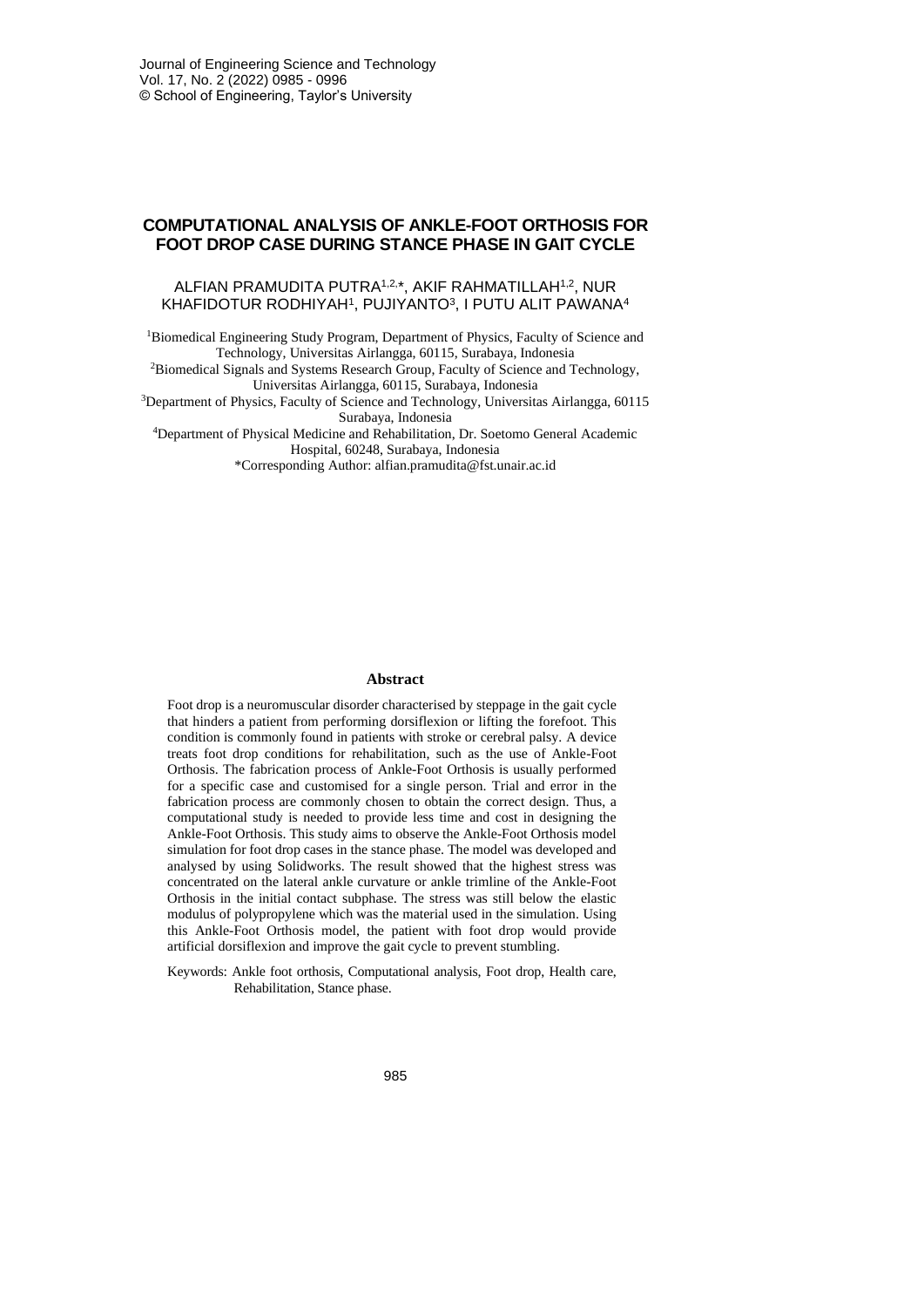### **1. Introduction**

Some people suffer from abnormalities in how they walk due to a disease, accident, or other reasons. Several treatments are introduced to overcome that problem, such as using an orthosis, stimulation using an electrical stimulator, or physical rehabilitation. Eight hundred sixty-six million people in the USA needed lower limb orthoses to assist them daily [1]. In Indonesia, 12 out of 100 people had difficulty walking long, combined with difficulty standing for 30 minutes [2]. One of the issues related to this was foot drop. It is a neuromuscular disorder characterised by steppage in the gait cycle that gives the patient trouble in dorsiflexion or lifting the forefoot. This condition is characterised by excess plantarflexion and the inability to perform the dorsiflexion or move the toe upward [3]. The main factor that causes foot drop includes muscle dysfunction, peroneal nerve disorder, sciatic nerve disorder, and lumbosacral plexus damage [4].

A patient with foot drop has a problem with active dorsiflexion. Muscle innervation can be disturbed so that the muscle's necessary contraction capacity is diminished or completely gone. In this case, the patient can still walk on tiptoes because the patient's active plantarflexion (gastrocnemius/soleus muscles) is still active. However, during the swing phase, the foot is in a plantarflexion position. Therefore, there is no foot clearance, resulting in stumbling or falling [5, 6]. A patient with foot drop tends to be in the initial contact subphase with the floor for a more extended period. The Ground Reaction Force (GRF) at initial contact is at the heel and moves forward by the unaffected plantar flexors' contraction. Artificial dorsiflexion during the swing phase is needed to prevent passive plantar flexion. This case can be organised by an orthotic device, such as an Ankle-Foot Orthosis (AFO) [7, 8].

Foot drop is treated by rehabilitation to give restorative treatment in maximising the healing process. The development of rehabilitation devices has become prominent due to its high demand. A device used in rehabilitation for foot drop cases is Ankle Foot Orthosis (AFO), which supports the lower limb, especially the ankle [9]. It is a medical device that can correct disorders of the foot. The AFO covers the foot and calf of the leg to fixate the ankle and support the leg position so that the user can walk normally. AFO assists the users by fixing the ankle to stay in its position and avoiding extra plantarflexion in foot drop conditions [10].

Ankle-Foot Orthoses (AFO) have been widely and commonly used for rehabilitation purposes, especially in a drop foot case due to stroke or cerebral palsy [11-13]. Polymer-based AFO becomes preferred by orthotists because it is easily shaped and thermoplastic. However, it also gives some critical points in the design when there is a stress concentration during the users' gait cycle. Those points would trigger cracks or fractures in a particular section of the AFO [14, 15]. Besides that, the cracking progression would limit the durability of AFO while it is expected to be used for the long term in daily living. Because of that, the orthotists must prescribe the new AFO, which is ineffective. This device's durability and effectiveness should be maintained to decrease the cost and healing time for the patients.

AFO would give better stability at the stance and improve the patient's walking speed and cadence [16, 17]. The rigid non-articulated AFO is preferable for the drop foot case with stability problems due to its high stiffness level and the stress distribution on a broader area. By changing the trim lines and the material, the stiffness of the AFO could be altered to achieve the desired properties.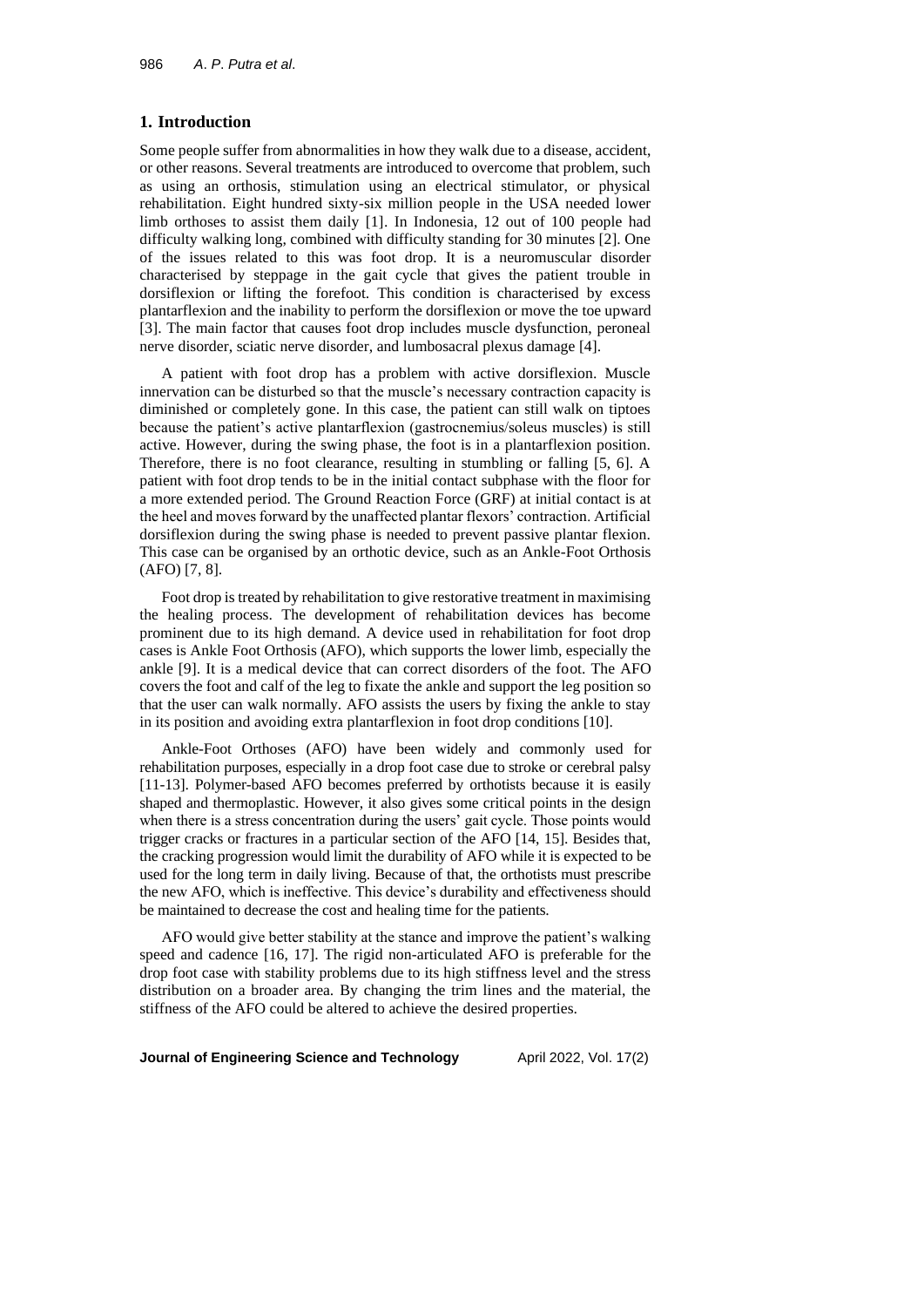The fabrication of AFO nowadays still uses a trial-error concept, resulting in an inefficient fabrication process [18, 19]. The physician measured the patient's foot's dimension and designed a suitable AFO for that particular patient. The patient was asked to wear the AFO and analysed in the motion lab. If the patient did not feel comfortable or the gait is not correct, then the physician would give another design to try. This process is ineffective and inefficient in terms of time and cost. The failure of AFO was reported in several studies related to the stress distribution on the AFO design [14, 15]. This condition also occurred in the department of physical medicine and rehabilitation of Dr. Soetomo General and Academic Hospital, Surabaya, Indonesia. The prescribed AFO was cracked after being used several days by the patient. The cracking site happened in the curvature around the ankle. The maximum stress in this particular section might be beyond the yield strength of the material. A simulation could be performed to analyse the failure condition of AFO to mitigate this condition, especially in fracture conditions during the gait cycle [20, 21].

Previously conducted studies used the Finite Element Method (FEM) to simulate and evaluate the AFO model [15, 22]. The FEM gives information on mechanical behaviour and the location of stress concentrations. Knowing this information before manufacturing the device would give more benefit in terms of time and waste production [18]. To the best of our knowledge, there is no study about the evaluation of AFO for the foot drop case in the three subphases of the stance phase in the gait cycle computationally. This study could help the medical practitioners prescribe an AFO to the patients in giving the best design without undergoing the trial-error approach which could crack if a high load is applied to that particular location. Besides that, this study could give insight to the orthotist about the optimal design used for a dorsal AFO. In this study, we aimed to evaluate the design of AFO on foot drop cases using finite element analysis and its prediction in fracture condition during the gait cycle, especially stance phase, which consists of three subphases; initial contact, midstance, and terminal stance. Evaluating the correct AFO will help the fabrication process of AFO without failure due to the cracking. The result of this study can also be used as an input for 3D printed AFO.

### **2.Materials and Methods**

The design process was performed based on a specific condition of the foot drop case. This condition requires an AFO with full support called Posterior Leaf Spring AFO, a type of AFO for patients who need dorsiflexion assistance [23]. The type of AFO designed was a dorsal AFO because it supports the foot's rear and gives artificial dorsiflexion. The geometry was developed based on the average dimension of feet in Indonesia, such as the foot length, foot width, and calf height.

The geometrical dimension of the design was simplified into a design with several parameters that could be adjusted. These parameters were foot support, foot width, calf height, calf curvature, lateral ankle curvature, medial ankle curvature, and medial plantar arch. The parameters and dimensions of the design are shown in Fig. 1 [24].

After the design was modelled in Solidworks 2019, the design was inserted into the finite element simulation process in Solidworks SimulationXpress. The simulation started by applying several forces indicating the condition of foot drop in the gait cycle. This information was based on the Ground Reaction Force (GRF)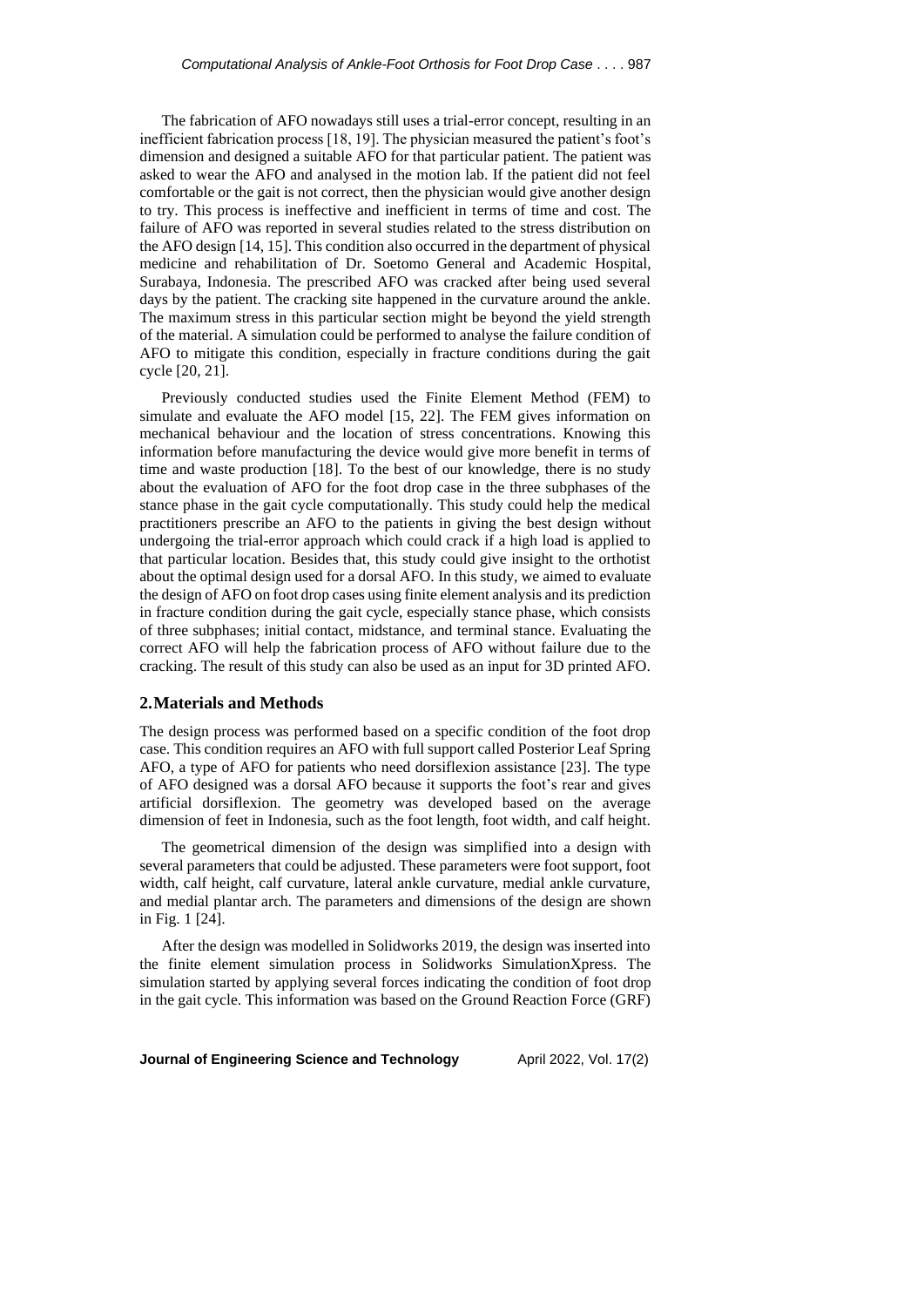of a patient with foot drop in Dr. Soetomo General Hospital quantified by a force plate (Advanced Mechanical Technology, Inc., US) and cameras (Basler, Germany) and processed by a Clinical Motion Analysis Xystem (CMAX) software. The focus in this study is the GRF on initial contact, mid-stance, and terminal stance. The GRF in this study was focused on the initial contact, mid-stance, and terminal stance in the stance phase.



**Fig. 1. Geometry Parameters in the Simplified Design (Note: (1) foot support (length: 18.4 cm), (2) foot width (width: 10.64 cm), (3) calf height (height: 28.6 cm), (4) calf curvature (radius: 1.5, angle: 90°), (5) lateral ankle curvature (radius: 2 cm; curvature: 3.2 cm), (6) medial ankle curvature (radius: 1.5 cm, curvature: 2.35 cm), and (7) medial plantar arch (no arch)).**

The finite element simulation was performed on the model regarding three subphases in the stance phase: initial contact, midstance, and terminal stance. The boundary condition used was a fixed constraint at the upper part of the AFO since this part is supposed to be fixed and immovable. The external force was applied at the bottom of the foot representing the Ground Reaction Force (GRF) when the patient walks. The external force was a vertical load of 500 N to indicate the patient's weight (50 kg). The external force position was based on the foot's contact position with the gait cycle floor. The mesh of the model was generated with 269584 nodes and 171575 elements of tetrahedral shape.

The AFO design was proposed for the simulation. Polypropylene copolymer was used for the simulation with properties: tensile strength of 27.7 MPa, the elastic modulus of 896 MPa, the density of 890 kg/m<sup>3</sup>, and Poisson's ratio of 0.413. This material is commonly used in AFO. The simulation results give information about the von Misses stresses, deformation, and strain of the model in each step of the stance phase. The distribution of these parameters was analysed to avoid cracking due to surpassing the Ultimate Tensile Strength.

#### **3.Results and Discussion**

The AFO was successfully designed with specific dimensions. The model's simulation was performed, and the result of von Mises stress, deformation, and the strain of the model with three subphases in the stance phase, which were initial contact, mid stance, and terminal stance, were analysed. The force applied in these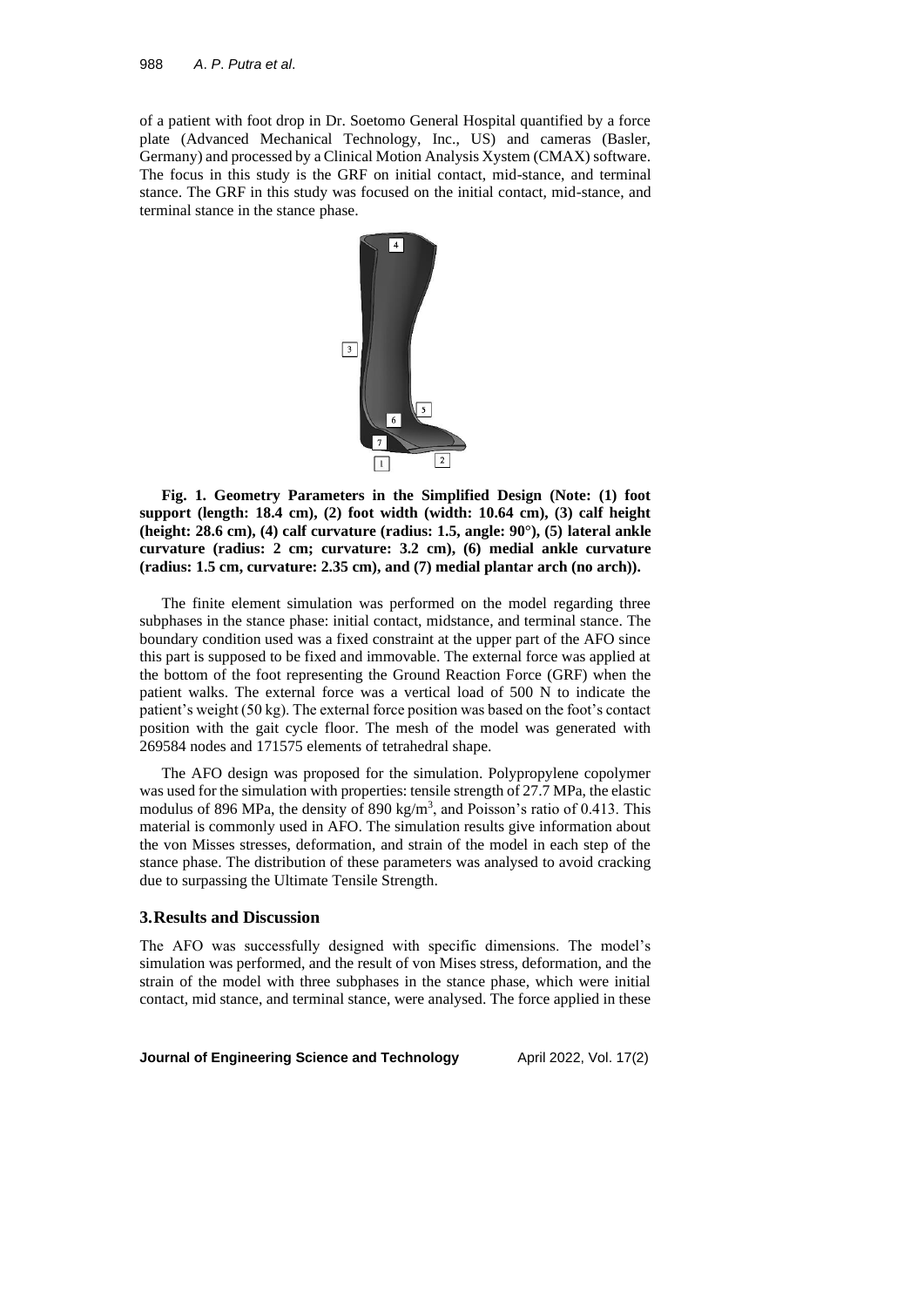three conditions was a maximum of 500 N vertically based on data of a patient with foot drop. The vertical GRF was chosen because it has the highest component. The anteroposterior and mediolateral forces of GRF are negligible if they are compared to the vertical GRF [25].

Figures 2, 3, and 4 show the simulation's result in von Mises stress, strain, and deformation for three subphases in the gait cycle's stance phase. The maximum values of von Mises stress, deformation, and strain from three different subphases in the stance phase are shown in Table 1. The maximum stress location in all simulations was on the ankle trimline or position no. 5, shown in Figure 1. The maximum strain for all the simulations was also on the exact location as the maximum stress. The maximum deformation was located on the tip of the footplate.

On the other hand, the minimum stress was located on the footplate's tip or the superior-inferior top part of the AFO. Minimum deformation was also found at the superior-inferior of the AFO since it is the fixed support location that did not move. Minimum strain could be found at the tip of the footplate.

The highest von Mises stress was found in the AFO simulation during initial contact. This subphase is the first part of AFO, which had contact with the floor during the gait cycle. During initial contact, the centre of rotation is the ankle, which was expected to be rigid to give the user more stability. The highest stress located in the ankle trimline needs to be thicker to withstand the material's cracking. On the other hand, the highest strain was also found in the exact location as the highest von Mises stress, indicating that this part should have thicker material.

| (a) von Mises stress, (b) Deformation, and (c) Strain. |                               |                  |                        |  |
|--------------------------------------------------------|-------------------------------|------------------|------------------------|--|
| <b>Parameter</b>                                       | <b>Subphase in Gait Cycle</b> |                  |                        |  |
|                                                        | <b>Initial Contact</b>        | <b>Midstance</b> | <b>Terminal Stance</b> |  |
| <b>Maximum Von</b><br>Mises Stress (MPa)               | 92.43                         | 51.1             | 44.93                  |  |
| <b>Maximum</b><br><b>Deformation</b> (mm)              | 58.37                         | 25.3             | 25.3                   |  |
| <b>Maximum Strain</b>                                  | 0.00402                       | 0.00385          | 0.00472                |  |

**Table 1. The Finite Element Analysis of dorsal AFO for drop foot case in stance phase regarding three parameters**

The loads applied in the footplate led to stress concentration in the ankle trimline because the centre of rotation is around the ankle (aligned with the fixed constraint). During the initial contact, the contact area is the smallest among the other subphases. Thus, the von Mises stress during initial contact was the highest. The role of material type is also significant in this simulation. Polypropylene is the standard material used for AFO due to its thermoplastic properties.

The result in Table 1 showed that the stress was concentrated in the lateral ankle curvature or ankle trimline, which reached the highest value in the initial contact at 92.43 MPa. It decreased in the midstance and terminal stance, as shown in Table 1. The area of concentrated stress was similar to the crack's location in the case of AFO commonly used by the patient [1, 26]. The design of dorsal AFO indicated that most of the stress from the foot assembles in the lateral and medial part of the ankle curvature. The force applied to the AFO originated from the Ground Reaction Force (GRF) due to the gait cycle of the AFO user or the force applied to the AFO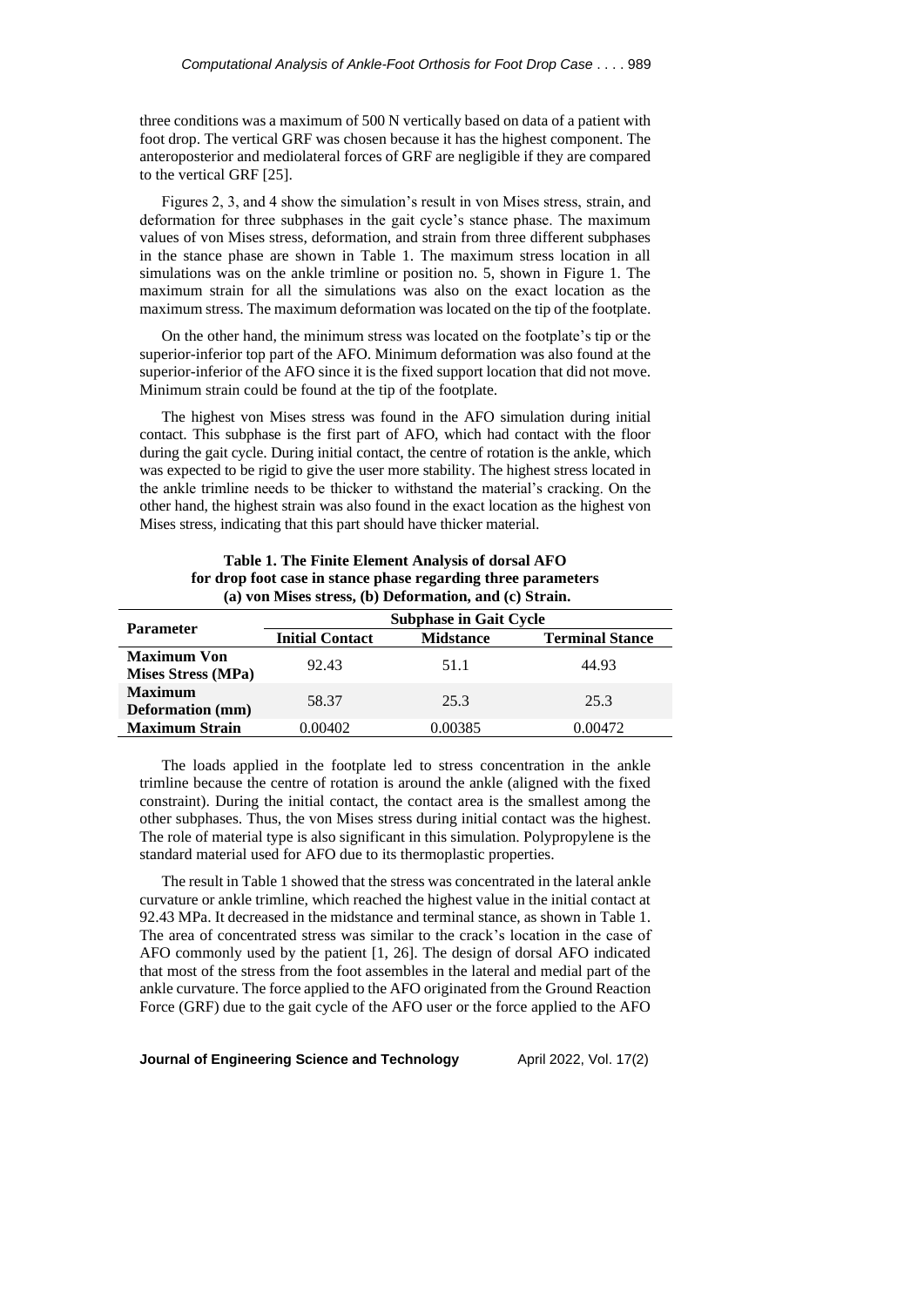by the user's foot. When the user decelerated in the initial contact, the GRF was concentrated in the foot's heel. In the foot drop case, the presence of AFO prevents the foot from falling to the ground in the initial contact. Besides that, in the terminal stance, the users of AFO tend to lift their foot instead of undergoing the terminal stance since the AFO prevents the plantarflexion of the foot [27].



**(a) Initial Contact. (b) Mid Stance.**



**(c) Terminal stance.**

**Fig. 2. The von Mises stress of dorsal ankle-foot orthosis in three different subphases of stance phase in gait cycle.**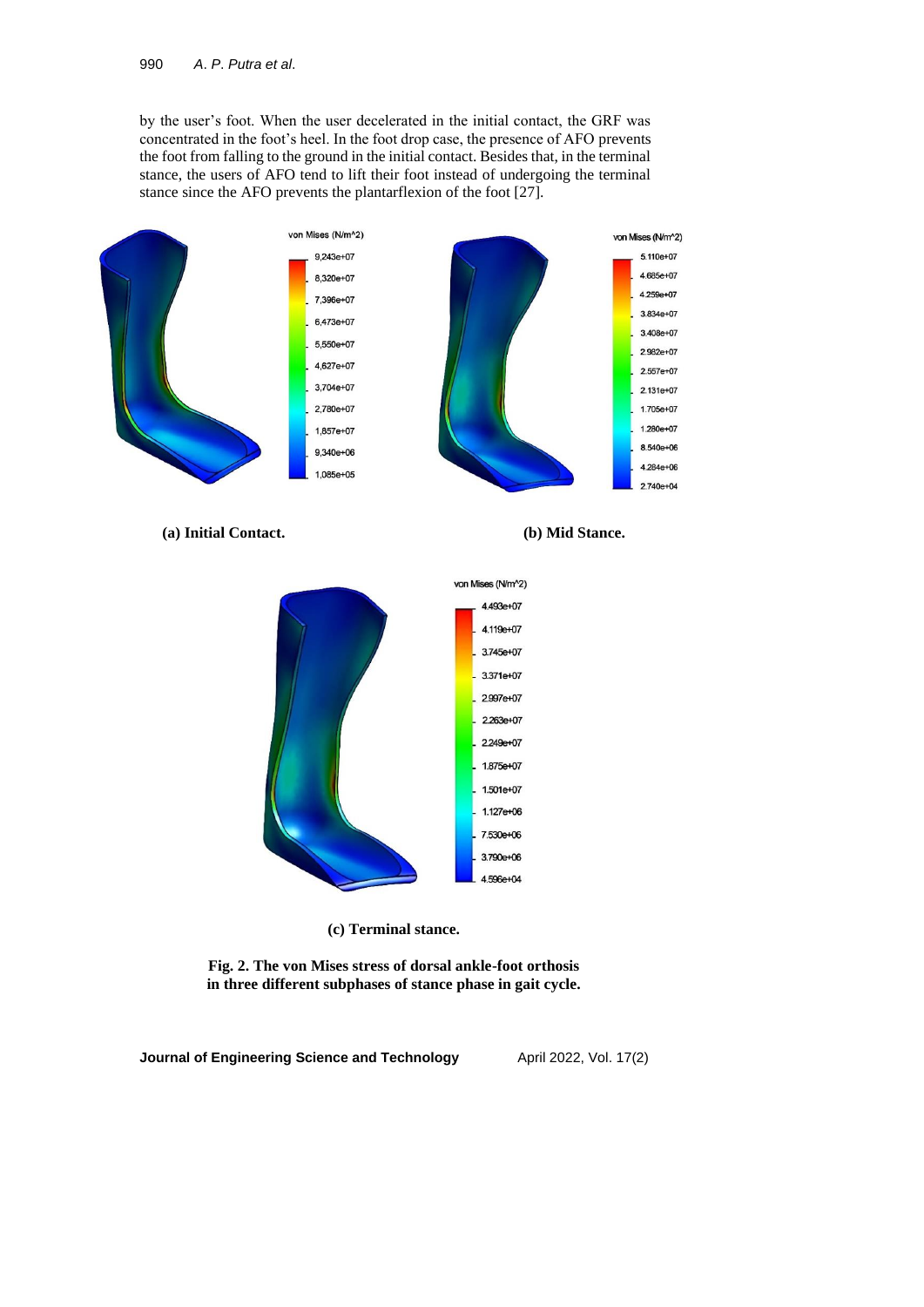

**(a) Initial Contact. (b) Mid Stance.**





**(c) Terminal stance.**

**Fig. 3. The deformation of dorsal ankle-foot orthosis in three different subphases of stance phase in gait cycle.**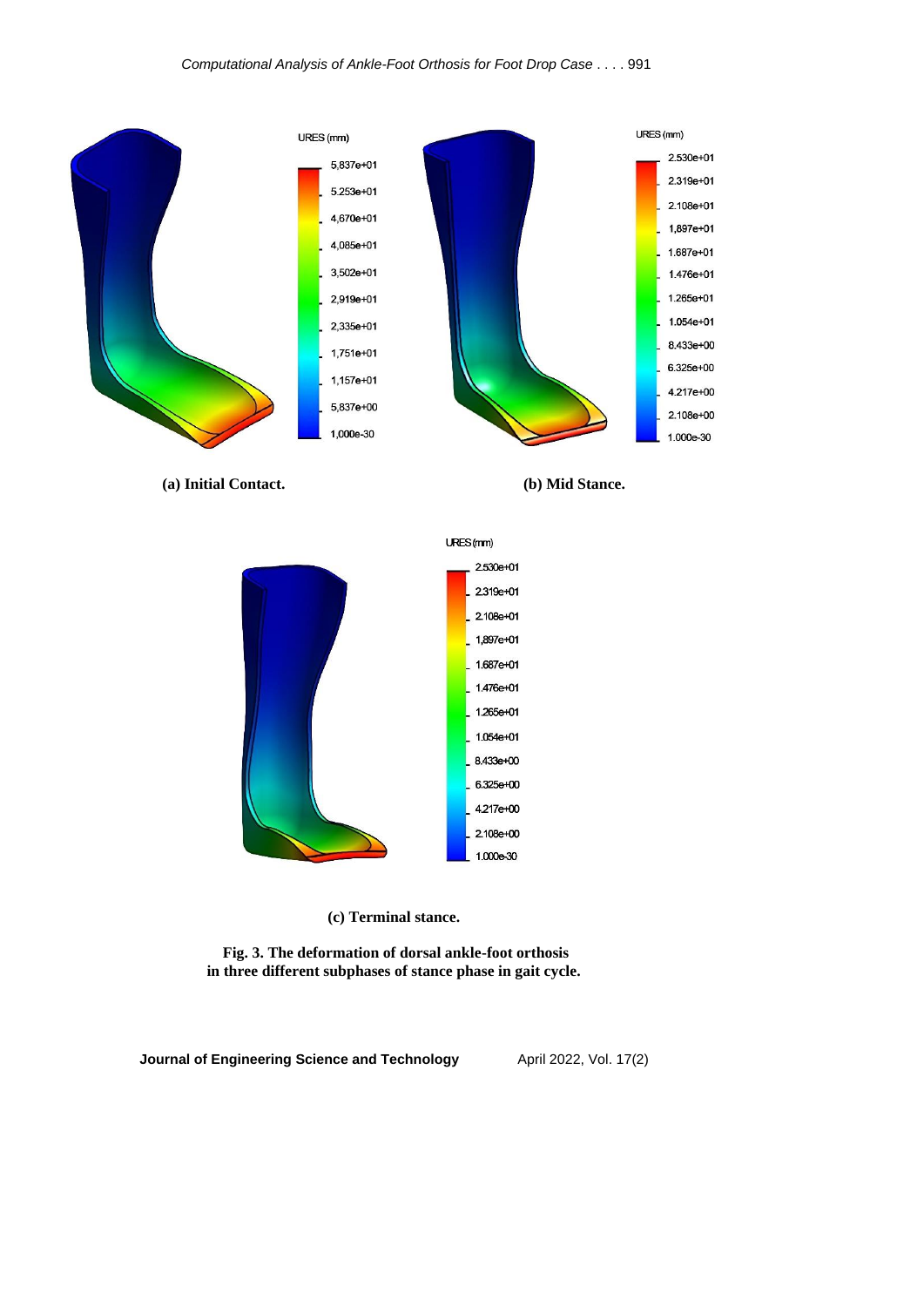

**(a) Initial Contact. (b) Mid Stance.**





**(c) Terminal stance.**

### **Fig. 4. The strain of dorsal ankle-foot orthosis in three different subphases of stance phase in gait cycle.**

Foot drop is a consequence of a disease, trauma, or accident. When the anterior tibial muscle is affected, the foot drop can be easily compensated by a simple dorsal AFO. The material stiffness is sufficient for keeping the foot in a fixed position of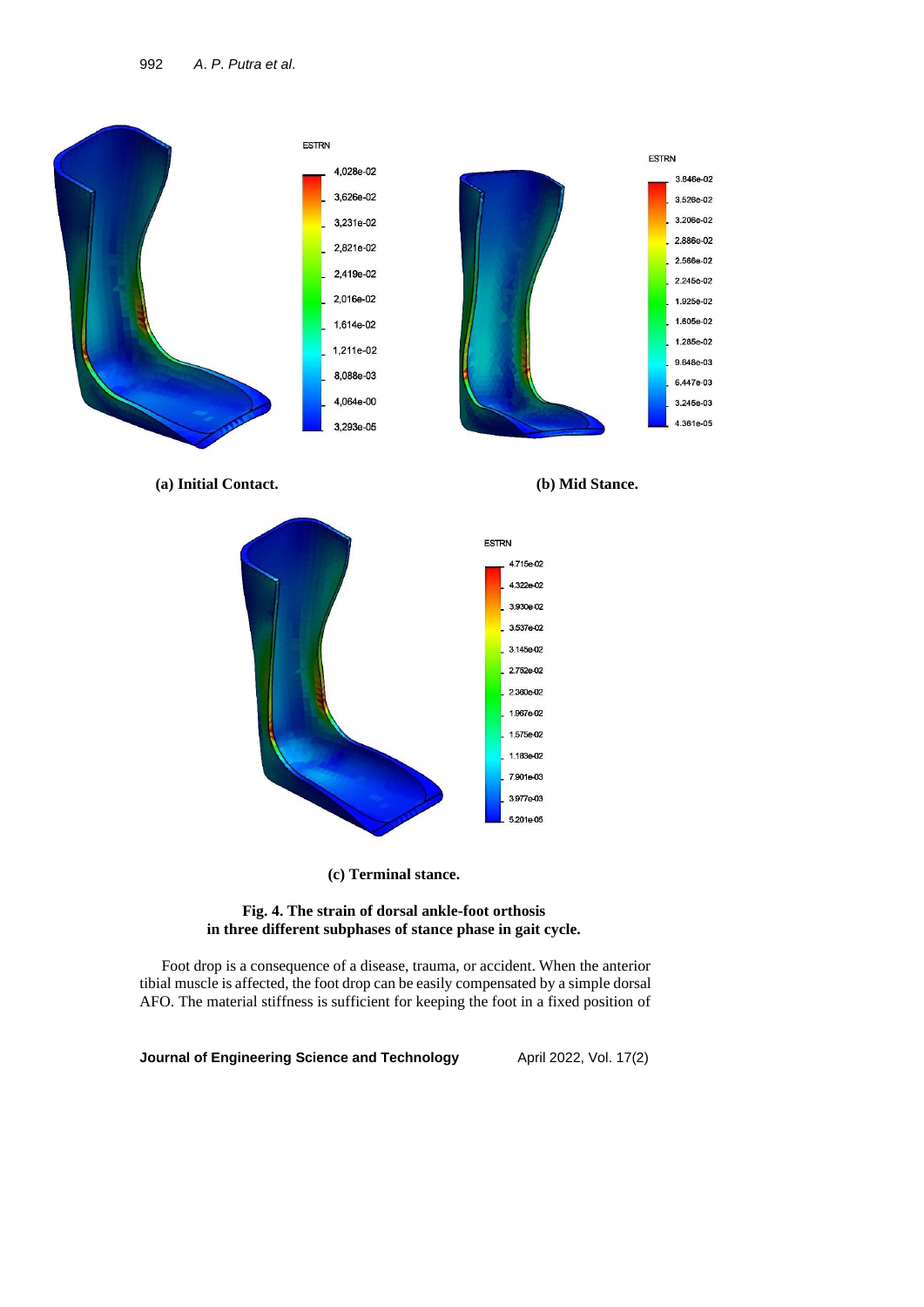90° during the swing phase. The shape is flexible and stiff, enabling dorsal flexion during the stance phase and plantar flexion during push-off. Another advantage for the patient is the light-weighted material [13, 28].

Based on the simulation result, the proposed model of AFO showed the highest stress in the AFO when it was in the initial contact subphase. That was the first contact between the foot and the floor covered by the heel's small area. This value was still lower than the model's material's elastic modulus, which indicated that that result was safe. However, the presence of the concentrated stress would likely be the location of the crack after the AFO is used in an extended amount of time. The AFO was quite stiff because of this material, and this property was beneficial since the AFO keeps the foot in a dorsiflexion position and prevent plantarflexion. This benefit was also mentioned by the previous studies conducted by Ielapi et al. [27] and Banga et al. [29]. This condition also initiated the beginning of the gait cycle, which is the heel's initial contact instead of the forefoot. The most considerable deformation also happened in the initial contact phase. The AFO deformed mainly in the initial contact position since the most significant stress was concentrated in this step. The tip of the AFO deforms from its initial position when force is applied. This deformation was still normal since this condition only stays for 10% of the stance phase.

In the foot drop case, the use of AFO aimed to have more foot clearance, especially in the terminal stance, since the patient could do the foot's dorsiflexion. The maximum stress found in the AFO during terminal stance indicated that the AFO could withstand the GRF from the user and give foot clearance right after the terminal stance. The deformation and strain of AFO during the terminal phase were also the lowest among the other two subphases in the stance phase. This AFO design could be used in the foot drop case with the same type of material as the simulation. This study's future challenge is to perform the experimental setup to test the design with the user's proposed material, and his gait will be analysed.

This study focuses only on one loading for one patient-specific AFO. The model only showed the mechanical behaviour during static analysis, but the devices' response during fatigue is not modelled. The straps used to fix the patient leg on the AFO could have been modelled for future study. The presence of straps could increase the model's complexity since there is contact between the strap and the AFO [27]. For further study, the boundary condition should be set similar to the loading during gait. The interaction between the AFO, foot and insole also could be modelled.

#### **4. Conclusions**

A dorsal ankle-foot orthosis was explicitly designed for foot drop cases. The simulation of this design in the stance phase showed that the model could withstand the force representing the user's ground reaction force with a bodyweight of 50 kg. The model's stress was concentrated in the lateral ankle curvature with a value below its modulus elasticity, indicating that it is safe to use. This study's future possibility is implementing this model through additive manufacturing or 3D printing technology to evaluate its properties, especially during the gait cycle. The fatigue analysis should be performed in the simulation to observe the durability of this AFO design.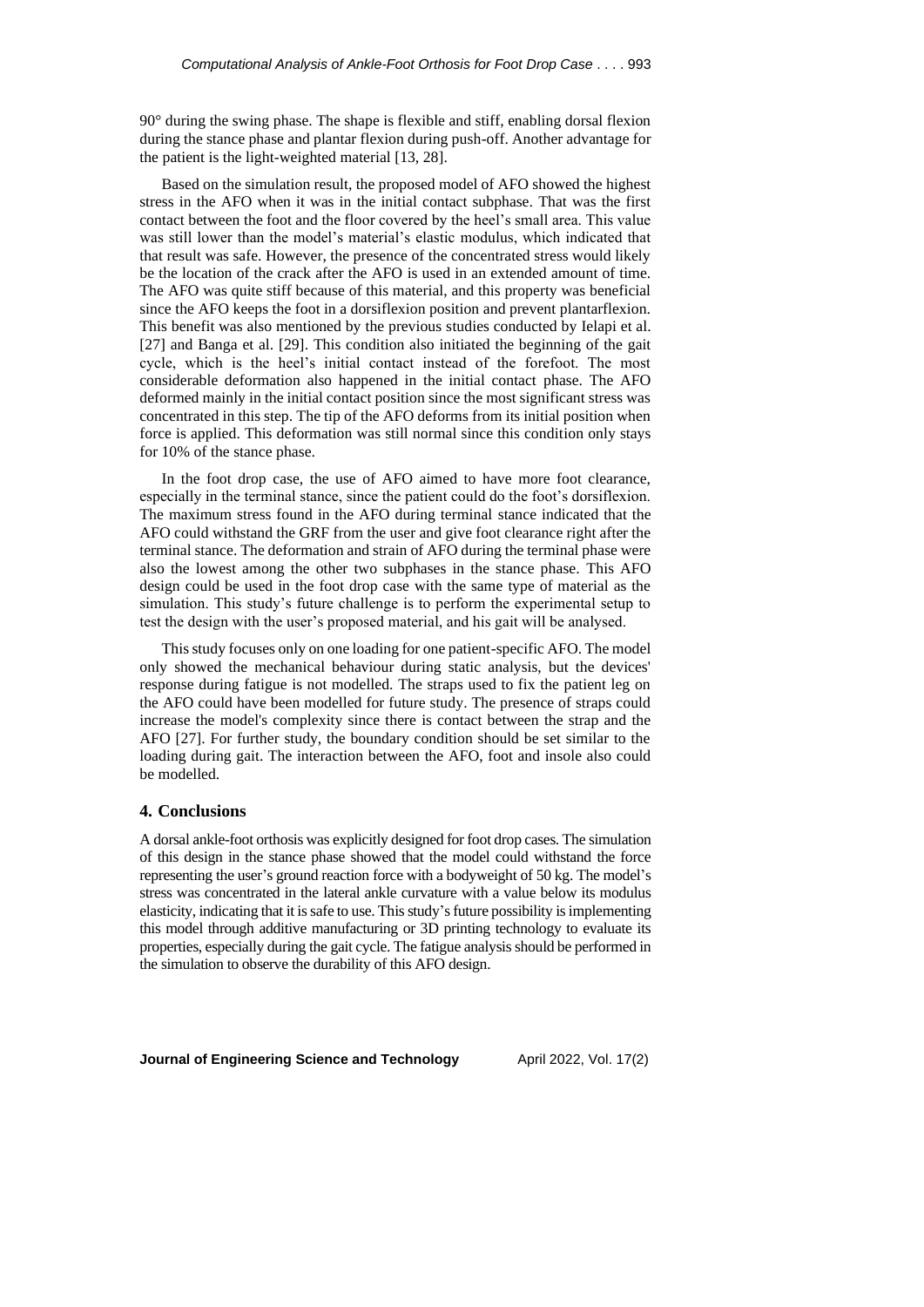| Ankle Foot Orthosis<br>AFO          |  |
|-------------------------------------|--|
|                                     |  |
| <b>Ground Reaction Force</b><br>GRF |  |

### **References**

- 1. Zou, D.; He, T.; Dailey, M.; Smith, K.E.;, Silva, M.J.; Sinacore, D.R.; Mueller, M.J.; and Hastings, M.K. (2014). Experimental and computational analysis of composite ankle-foot orthosis. *Journal of Rehabilitation Research and Development*, 51(10), 1525-1536.
- 2. Kemenkes. (2013). Riset Kesehatan Dasar (Jakarta).
- 3. Hassan, F.; Murtaza, Q.; and Bhardwaj, S. (2017). Manufacture, design and structural analysis of a custom ankle foot orthoses on foot drop patients using 3D scanning. *International Journal of Scientific and Engineering Research*, 8(7), 201-203.
- 4. Jamshidi, N.; Rostami, M.; Najarian, S.; Menhaj, M.B.; Saadatnia, M.; and Firooz, S. (2009). Modelling of human walking to optimise the function of ankle-foot orthosis in Guillan-Barré patients with drop foot. *Singapore Medical Journal*, 50(4), 412-417.
- 5. Carolus, A.E.; Becker, M.; Cuny, J.; Smektala, R.; Schmieder, K.; and Brenke, C. (2019). The interdisciplinary management of foot drop. *Deutsches Arzteblatt International*, 116(20), 347-354.
- 6. Kluding, P.M.; Dunning, K.; Dell, M.W.O.; Wu, S.S.; Ginosian, J.; Feld, J.; and Mcbride, K. (2013). Foot drop stimulation versus ankle foot orthoses after stroke: 30-week outcomes. *Stroke*, 44(6), 1660-1669.
- 7. Hamedi, M.; Salimi, P.; Aliabadi, A.; and Vismeh, M. (2015). Toward intelligent ankle foot orthosis for foot- drop: A review of technologies and possibilities. 2015 2*nd International Conference on Biomedical Engineering* (*ICoBE*), Penang, Malaysia, 1-6.
- 8. Stevens, F.; Weerkamp, N.J.; and Cals, J.W.L. (2015). Foot drop. *BMJ Learning*, 350:h1736.
- 9. Garcia, E.; Sanz-Merodio, D.; Cestari, M.; Perez, M.; and Sancho, J. (2016). An active knee orthosis for the physical therapy of neurological disorders *Robot* 2015*: Second Iberian Robotics Conference ed* (Cham: Springer International Publishing), 327-337.
- 10. Alam, M.; Choudhury, I.A.; and Mamat, A. Bin. (2014). Mechanism and design analysis of articulated ankle foot orthoses for drop-foot. *The Scientific World Journal*, Volume 2014, Article ID 867869.
- 11. Bleyenheuft, C.; Deltombe, T.; and Detrembleur, C. (2013). Influence of ankle-foot orthoses on kinematic segmental covariation among stroke patients. *Annals of Physical and Rehabilitation Medicine*, 56(1), 3-13.
- 12. Dogan, A.; Mengulluoglu, M.; and Ozgirgin, N. (2011). Evaluation of the effect of ankle-foot orthosis use on balance and mobility in hemiparetic stroke patients. *Disability and Rehabilitation*, 33(15-16), 1433-1439.
- 13. Kim, J.; Hwang, S.; Sohn, R.; Lee, Y.; and Kim, Y. (2011). Development of an active ankle foot orthosis to prevent foot drop and toe drag in hemiplegic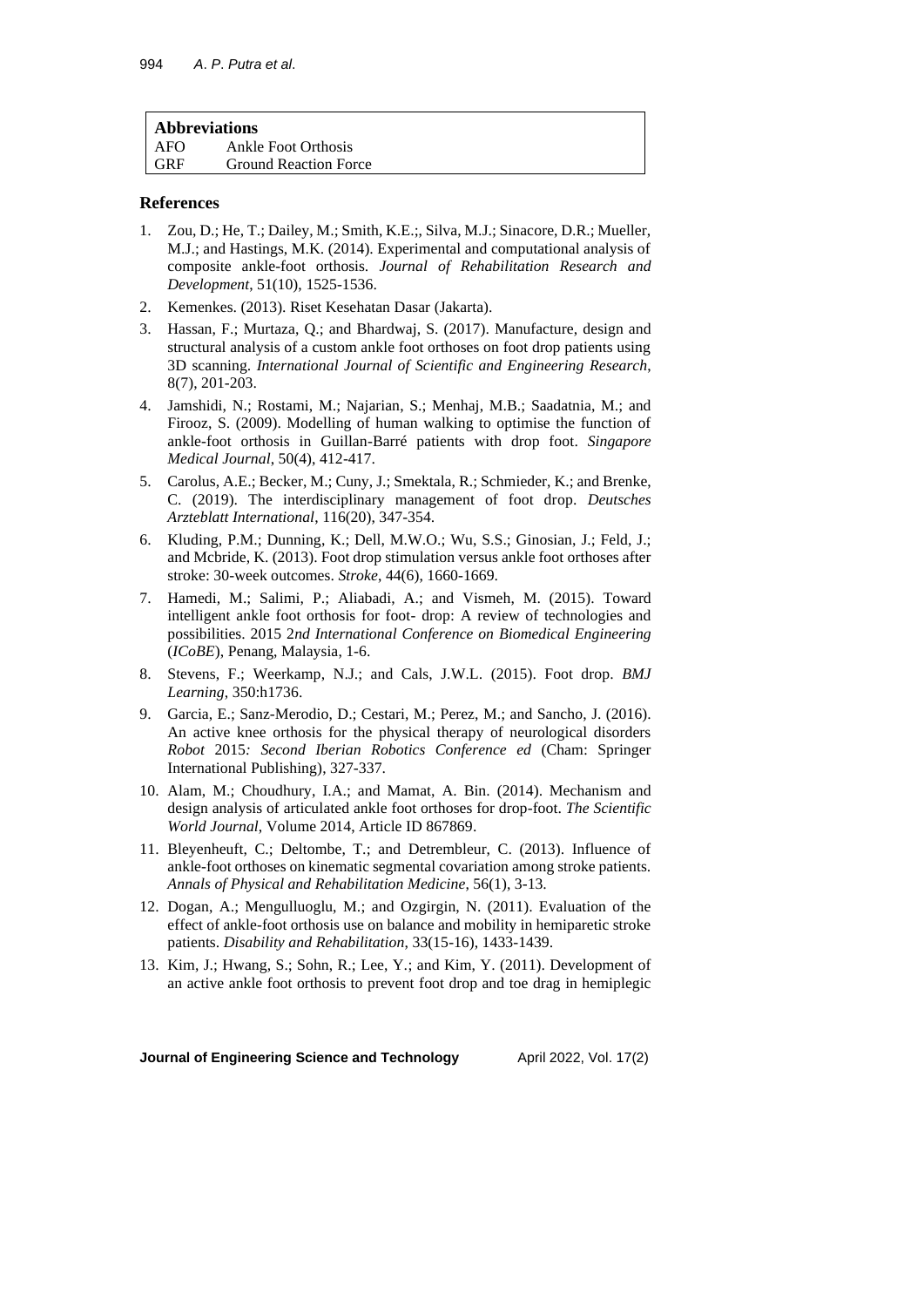patients : A preliminary study. *Applied Bionics and Biomechanics*, 8, Article ID 530375, 377-384.

- 14. Gomes, G.; Lourenço, I.; Oliveira, J.; Gomes, M.; Vale, A.; Freire, L.; Quental, P.; Policarpo, H.; and Matos, J. (2017). Structural reinforcements on AFO's: A study using Computer-Aided Design and finite element method. *IEEE* 5*th Portuguese Meeting on Bioengineering* (*ENBENG*), 1-4.
- 15. Volpini, M.; Alves, D.; Horta, A.; Borges, M.; and Reis, P. (2018). Orthosis and finite elements : A study for development of new designs through additive manufacturing. *International Journal of Biomedical and Biological Engineering*, 12(6), 262-266.
- 16. Chen, C.-C.; Hong, W.-H.; Wang, C.-M.; Chen, C.-K.; Wu, K.P.-H.; Kang, C.- F.; and Tang, S.F. (2010). Kinematic features of rear-foot motion using anterior and posterior ankle-foot orthoses in stroke patients. *Archive of Physical Medicine and Rehabilitation*, 91(12), 1862-1868.
- 17. Hung, J-W.; Chen, P-C.; Yu, M-Y.; and Hsieh, Y-W. (2011). Long-term effect of an anterior ankle-foot orthosis on functional walking ability of chronic stroke patients. *American Journal of Physical Medicine and Rehabilitation*, 90(1), 8-16.
- 18. Ielapi. A.; Lammens, N.; Paepegem, W. Van.; Forward, M.; Deckers, P.; Vermandel, M.; and Beule, M. De. (2019). A validated computational framework to evaluate the stiffness of 3D printed ankle foot orthoses. *Computer Methods in Biomechanics and Biomedical Engineering*, 22(8), 880-887.
- 19. Cha, Y.H.; Lee, K.H.; Ryu, H.J. Joo, I.W.; Seo, A.; Kim, D.; and Kim, S.J. (2017). Ankle-foot orthosis made by 3d printing technique and automated design software. *Applied Bionics and Biomechanics*, Volume 2017, Article ID 9610468.
- 20. Rahimi-Gorji, M.; Basak, S.; Debbaut, C.; Descamps, B.; Pullens, P.; Segers, P.; Sourbron, S.; and Ceelen, W. (2019). Validation of a computational fluid dynamics model of drug delivery and intertitial fluid pressure in ovarian cancer xenograft. *SB*3*C*2019*-Summer Biomechanics*, *Bioengineering and Biotransport Conference* (Seven Springs, Pennsylvania, US)
- 21. Rahimi-Gorji, M.; Van de Sande, L.; Debbaut, C.; Segers, P.; Willaert, W.; and Ceelen, W. (2019). Computational fluid dynamics model of pressurized intraperitoneal aerosol chemotherapy : gravity matters! *SB*3*C*2019*-Summer Biomechanics*, *Bioengineering and Biotransport Conference* (Seven Springs, Pennsylvania, US).
- 22. Putra, A.P.; Rahmatillah, A.; Pujiyanto; Ain, K.; Rodiyah, N.K.; Pawana, I.P.A.; Syahananta, L.H.D.; Dwiatma, M.R.; and Hidayat, A.S. (2021). Computational study of ventral ankle-foot orthoses during stance phase for post-surgery spinal tuberculosis rehabilitation. *Proceedings of the* 1*st International Conference on Electronics*, *Biomedical Engineering*, *and Health Informatics*, *Lecture Notes in Electrical Engineering*, 746, 447-55.
- 23. Kerr, E.; Moyes, K.; Arnold, G.; and Drew, T. (2011). Permanent deformation of posterior leaf-spring ankle-foot orthoses: A comparison of different materials. *Journal of Prosthetics and Orthotics*, 23(3), 144-148.
- 24. Faustini, M.C.; Neptune, R.; Crawford, R.H.; and Stanhope, S.J. (2008). Manufacture of passive dynamic ankle - foot orthoses using selective laser sintering. *IEEE Transaction on Bio-Medical Engineering*, 55(2), 784-790 .